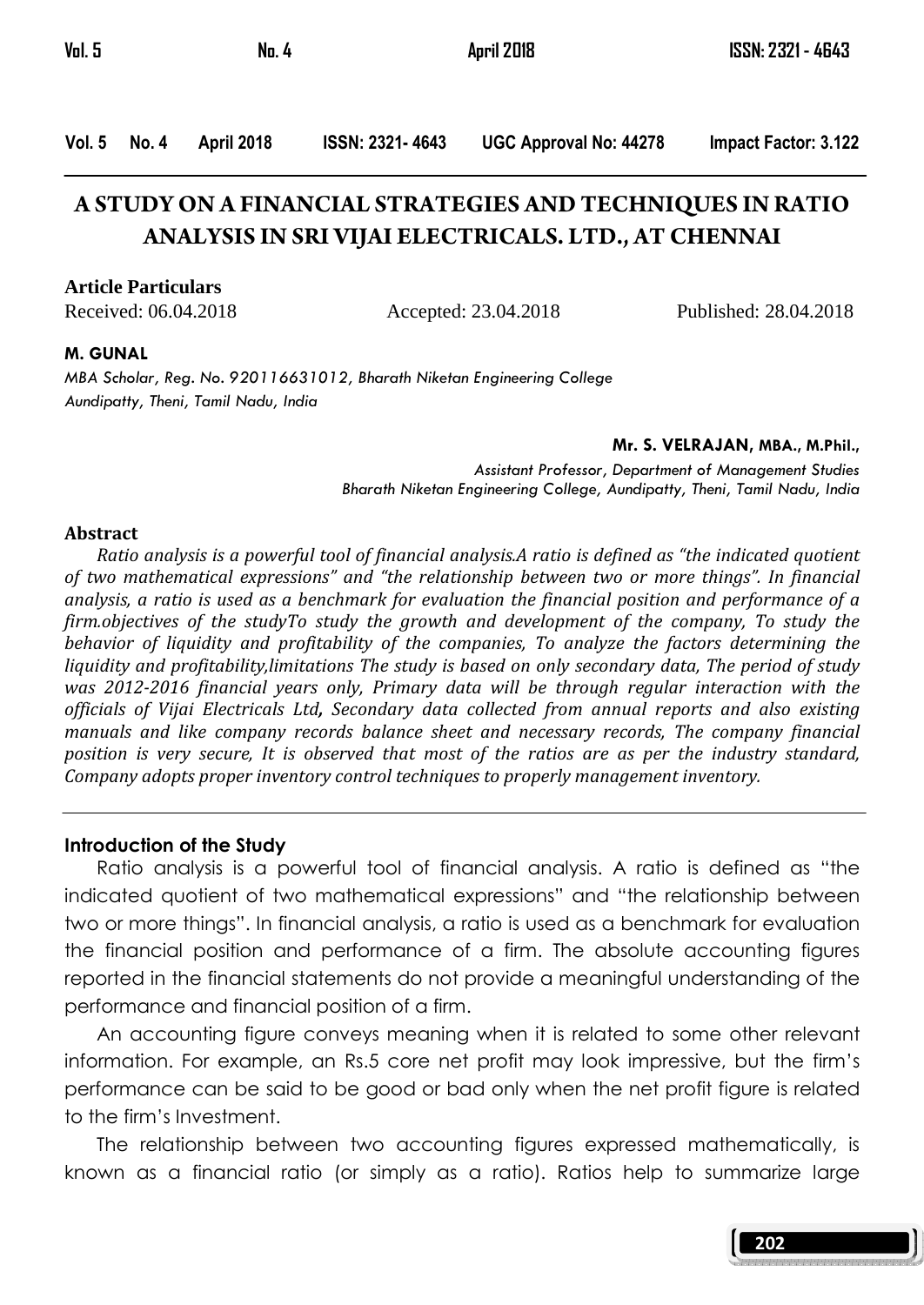quantities of financial data and to make qualitative judgment about the firm's financial performance. For example, consider current ratio. It is calculated by dividing current assets by current liabilities; the ratio indicates a relationship- a quantified relationship between current assets and current liabilities.

 This relationship is an index or yardstick, which permits a quantitative judgment to be formed about the firm's liquidity and vice versa. The point to note is that a ratio reflecting a quantitative relationship helps to form a qualitative judgment. Such is the nature of all financial ratios.

#### Classification of Ratio

 Several ratios, calculated from the accounting data can be grouped into various classes according to financial activity or function to be evaluated. Management is interested in evaluating every aspect of the firm's performance. They have to protect the interests of all parties and see that the firm grows profitably. In view of thee requirement of the various users of ratios, ratios are classified into following four important categories

- Liquidity ratios short-term financial strength
- Leverage ratios long-term financial strength
- Activity ratios term of investment utilization
- Profitability ratios long term earning power

#### Liquidity Ratios

- Current ratio
- Quick ratio
- Cash ratio
- Networking capital ratio

#### Current Ratio

Current ratio is calculated by dividing current assets by current liabilities.

Current assets

Current Ratio =  $-$ 

# Current Liabilities

 Current assets include cash and other assets that can be converted into cash within in a year, such as marketable securities, debtors and inventories. Prepaid expenses are also included in the current assets as they represent the payments that will not be made by the firm in the future. All obligations maturing within a year are included in the current liabilities. Current liabilities include creditors, bills payable, accrued expenses, short-term bank loan, income tax, liability and long-term debt maturing in the current year.

The current ratio is a measure of firm's **short-term solvency.** It indicates the availability of current assets in rupees for every one rupee of current liability. A ratio of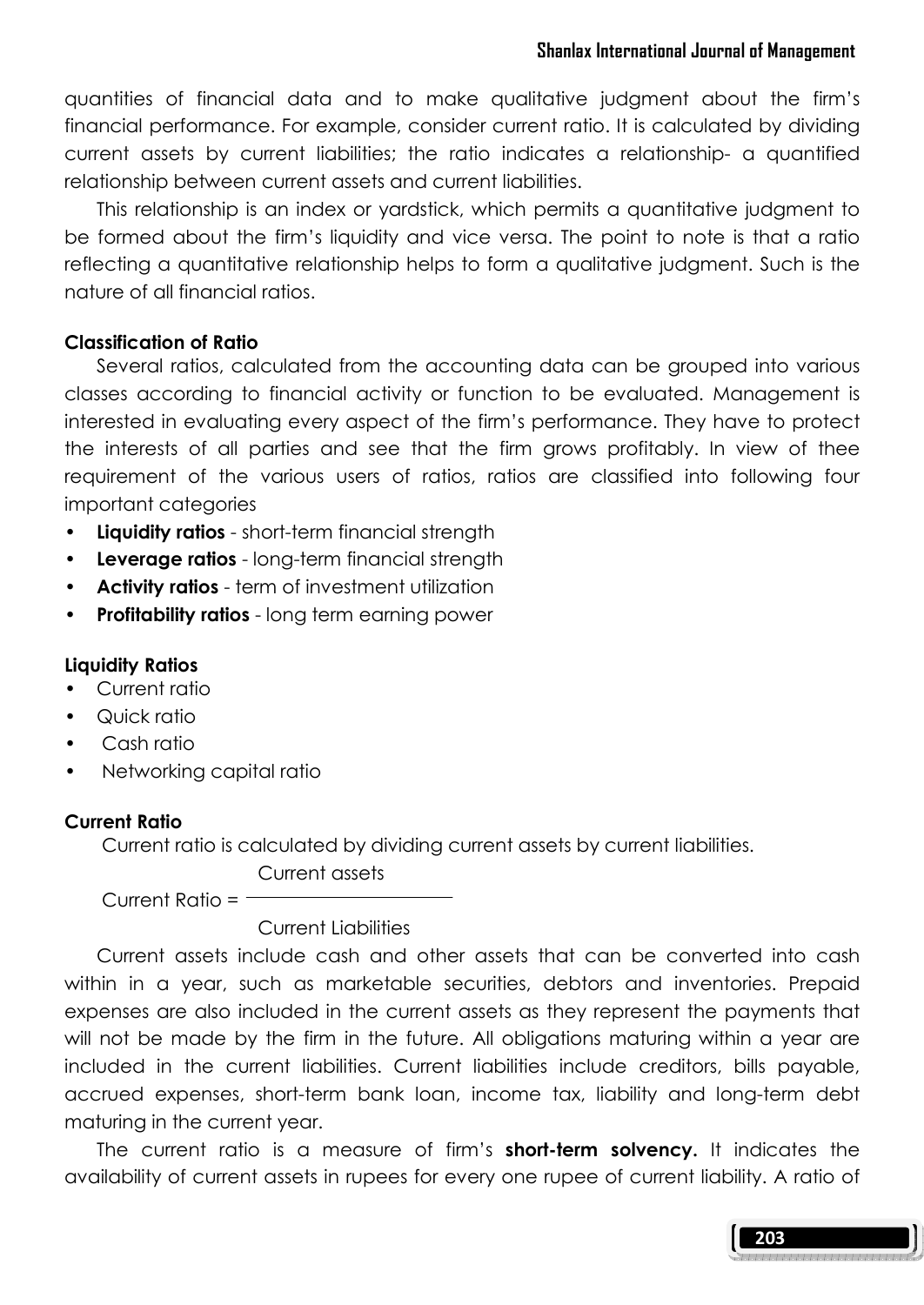greater than one means that the firm has more current assets than current claims against them Current liabilities.

#### Quick Ratio

Quick ratio also called **Acid-test ratio**, establishes a relationship between quick, or liquid, assets and current liabilities. An asset is a liquid if it can be converted into cash immediately or reasonably soon without a loss of value. Cash is the most liquid asset. Other assets that are considered to be relatively liquid and included in quick assets are debtors and bills receivables and marketable securities (temporary quoted investments). Inventories are considered to be less liquid. Inventories normally require some time for realizing into cash; their value also has a tendency to fluctuate. The quick ratio is found out by dividing quick assets by current liabilities.

#### Cash Ratio

 Since cash is the most liquid asset, it may be examined cash ratio and its equivalent to current liabilities. Trade investment or marketable securities are equivalent of cash; therefore, they may be included in the computation of cash ratio.

#### Net Working Capital Ratio

 The difference between current assets and current liabilities excluding short – term bank borrowings in called net working capital (NWC) or net current assets (NCA). NWC is sometimes used as a measure of firm's liquidity. It is considered that between two firm's the one having larger NWC as the greater ability to meet its current obligations. This is not necessarily so; the measure of liquidity is a relationship, rather than the difference between current assets and current liabilities. NWC, however, measures the firm's potential reservoir of funds. It can be related to net assets (or capital employed):

Net working capital (NWC)

NWC ratio =

(Net assets (or) Capital Employed)

# Leverage Ratio

 The short-term creditors, like bankers and suppliers of raw materials, are more concerned with the firm's current debt-paying ability. On other hand, ling-term creditors like debenture holders, financial institutions etc are more concerned with the firm's long-term financial strength. In fact a firm should have a strong short as well as long-term financial strength. In fact a firm should have a strong short-as well as longterm financial position. To judge the long-term financial position of the firm, **financial** leverage, or capital structureratios are calculated. These ratios indicate mix of funds provided by owners and lenders. As a general rule there should be an appropriate mix of debt and owners equity in financing the firm's assets.

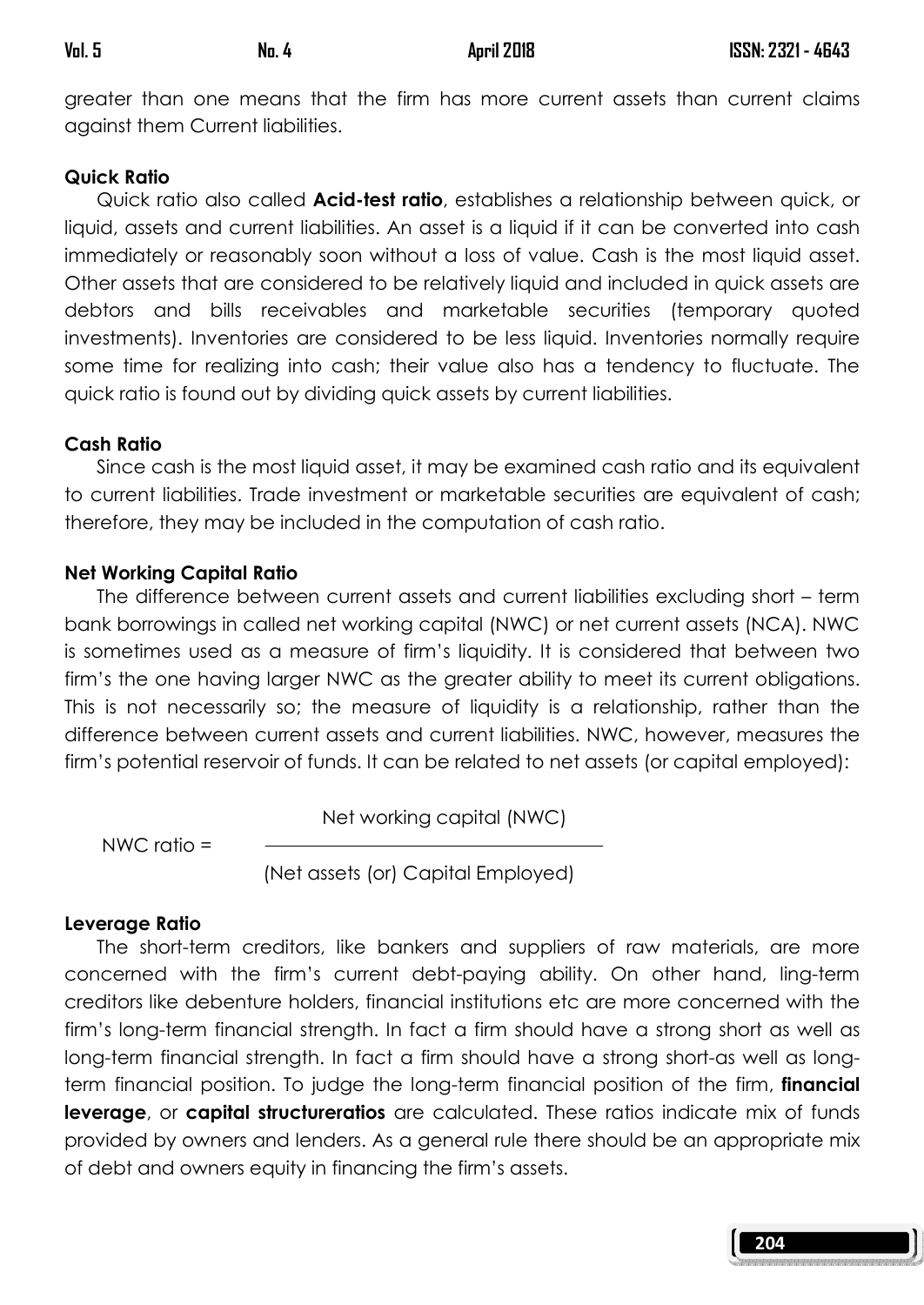# Activity Ratio

 Funds of creditors and owners are interested in various assets to generate sales and profits. The better the management of assets, the larger the amount of sales. Activity ratios are employed to evaluate the efficiency with which the firm manages and utilizes its assets. These ratios are also called turnover ratios because they indicate the speed with which assets are being converted or turned over into sales. Activity ratios, thus, involves a relationship between sales and assets. A proper balance between sales and assets generally reflects that assets are managed well. Several activity ratios are calculated to judge the effectiveness of asset utilization.

- Inventory Turnover Ratio
- Inventory Conversion Period
- Debtors (Accounts Receivable) Turnover Ratio
- Average Collection Period
- Net Assets Turnover Ratio
- Total Assets Turnover
- Current Assets Turnover
- Fixed Assets Turnover
- Working Capital Turnover Ratio

# Inventory Turnover Ratio

 Inventory turnover indicates the efficiency of the firm in producing and selling its product. It is calculated by dividing the cost of goods sold by the average inventory:

Cost of goods sold

Inventory turnover Ratio =

Average inventory

(OR)

Net sales

Inventory turnover Ratio =

Inventory

 The average inventory is the average of opening and closing balances of inventory. The cost of goods sold may not be available so we can compute inventory turnover as sales divided by inventory in a manufacturing company inventory of finished goods is used to calculate inventory turnover. This inventory turnover ratio indicates whether investment in inventory is efficiently utilized or not. It, therefore, explains whether investment in inventory in within proper limits or not. It is calculated by dividing the cost of goods sales by the average inventory. The inventory turnover shows how rapidly the inventory in turning into receivable through sales. A high inventory turnover is indicative of good inventory management. A low inventory turnover implies excessive inventory levels than warranted by production and sales activities or a slow moving or obsolete inventory.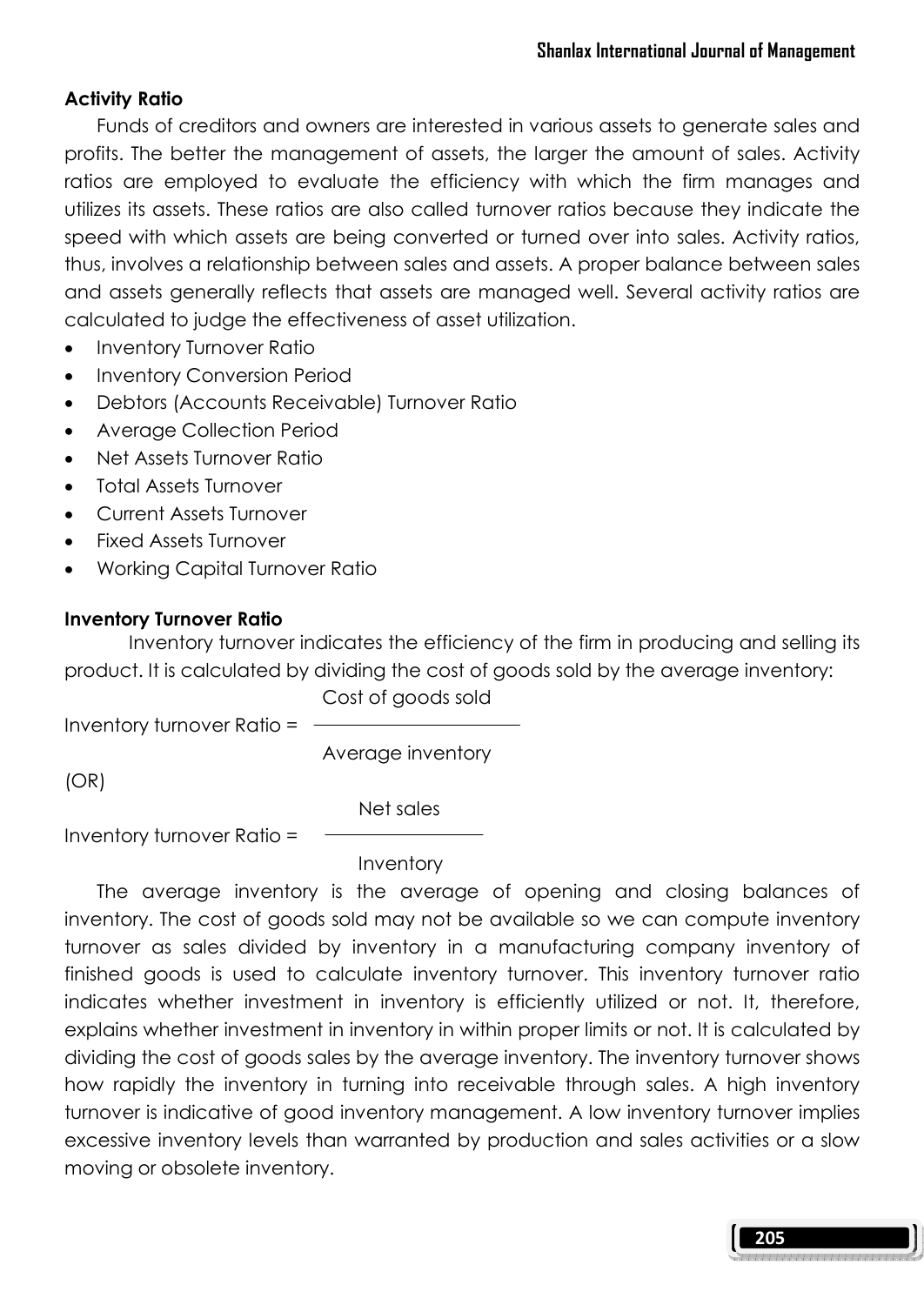# Inventory Conversion Period

 It may also be of interest to see the average time taken for clearing the stock. This can be possible by calculating the inventory conversion period. This period is calculated by dividing the no. of days by inventory turnover ratio:

No. of days in the year

Inventory turnover ratio =

Inventory turnover ratio

# Debtors (Accounts Receivable) Turnover Ratio

 A firm sells goods for cash and credit. Credit is used as a marketing tool by number of companies. When the firm extends credits to its customers, debtors (accounts receivable) are created in the firm's accounts. Debtors are convertible into cash over a short period and, therefore, are included in current assets. The liquidity position of the firm depends on the quality of debtors to a great extent. Financial analyst applies these ratios to judge the quality or liquidity of debtors (a) Debtors Turnover Ratio (b) Debtors Collection Period Debtors' turnover is found out by dividing credit sales by average debtors:

# Debtors turnover = Debtors

# Credit sales

 Debtors' turnover indicates the number of times debtors' turnover each year generally, the higher the value of debtors' turnover, the more efficient is the management of credit. To outside analyst, information about credit sales and opening and closing balances of debtors may not be available. Therefore, debtors' turnover can be calculated by dividing Total sales by the year-end balances of debtors

**Sales Sales** 

Debtors turnover =

**Debtors** 

# Average Collection Period

 Average Collection Period is used in determining the collectibles of debtors and the efficiency of collection efforts. In ascertaining the firms comparative strength and advantage relative to its credit policy and performance. The average number of days for which the debtors remain outstanding is called the Average Collection Period. The Average Collection Period measures the quality of the debtors since it is indicated the speed of their collection.

<u>360</u>

Average Collection Period=

Debtors Turnover Ratio

[Or]

Average Collection Period= X 360

<u>Sales and the sales of the Sales Sales and the Sales Sales of the Sales Sales of the Sales Sales Sales Sales Sales Sales Sales Sales Sales Sales Sales Sales Sales Sales Sales Sales Sales Sales Sales Sales Sales Sales Sale</u>

Debtors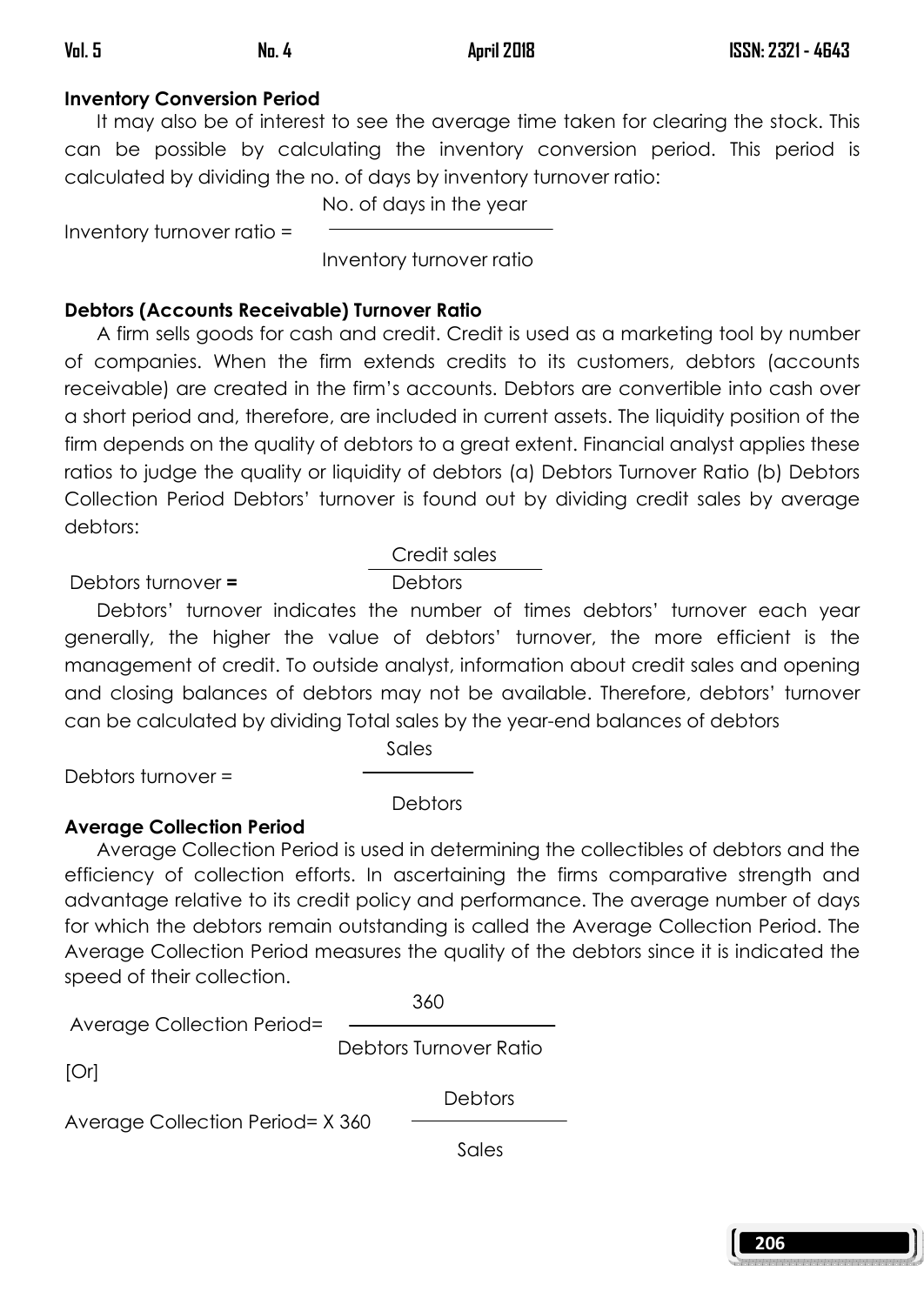#### Net Assets Turnover Ratio

Net assets turnover can be computed simply by dividing sales by net sales (NA)

**Sales Sales** 

Net Assets Turnover =

Net assets

 It may be recalled that net assets (NA) include net fixed assets (NFA) and net current assets (NCA), that is, current assets (CA) minus current liabilities (CL). Since net assets equal capital employed, net assets turnover may also be called capital employed, net assets turnover may also be called capital employed turnover

#### Total Assets Turnover

Some analysts like to compute the **total assets turnover** in addition to or instead of the net assets turnover. This ratio shows the firms ability in generating sales from all financial resources committed to total assets.

Sales

Total Assets Turnover =

Total assets

 Total Assets (TA) include net fixed Assets (NFA) and current assets (CA) (TA=NFA+CA)

#### Current Assets Turnover

 A firm may also like to relate current assets (or networking gap) to sales. It may thus complete networking capital turnover by dividing sales by net working capital.

Current assets turnover =

Sales

Current assets

# Fixed Assets Turnover

 The firm to know its efficiency of utilizing fixed assets separately. This ratio measures sales in rupee of investment in fixed assets. A high ratio indicates a high degree of utilization in assets and low ratio reflects the inefficient use of assets.

Sales

Fixed Assets Turnover =

Fixed Assets

# Need for the Study

- The Annual turnover statement.
- The company Balance sheet.
- The Employee salary details.
- The company financial statement.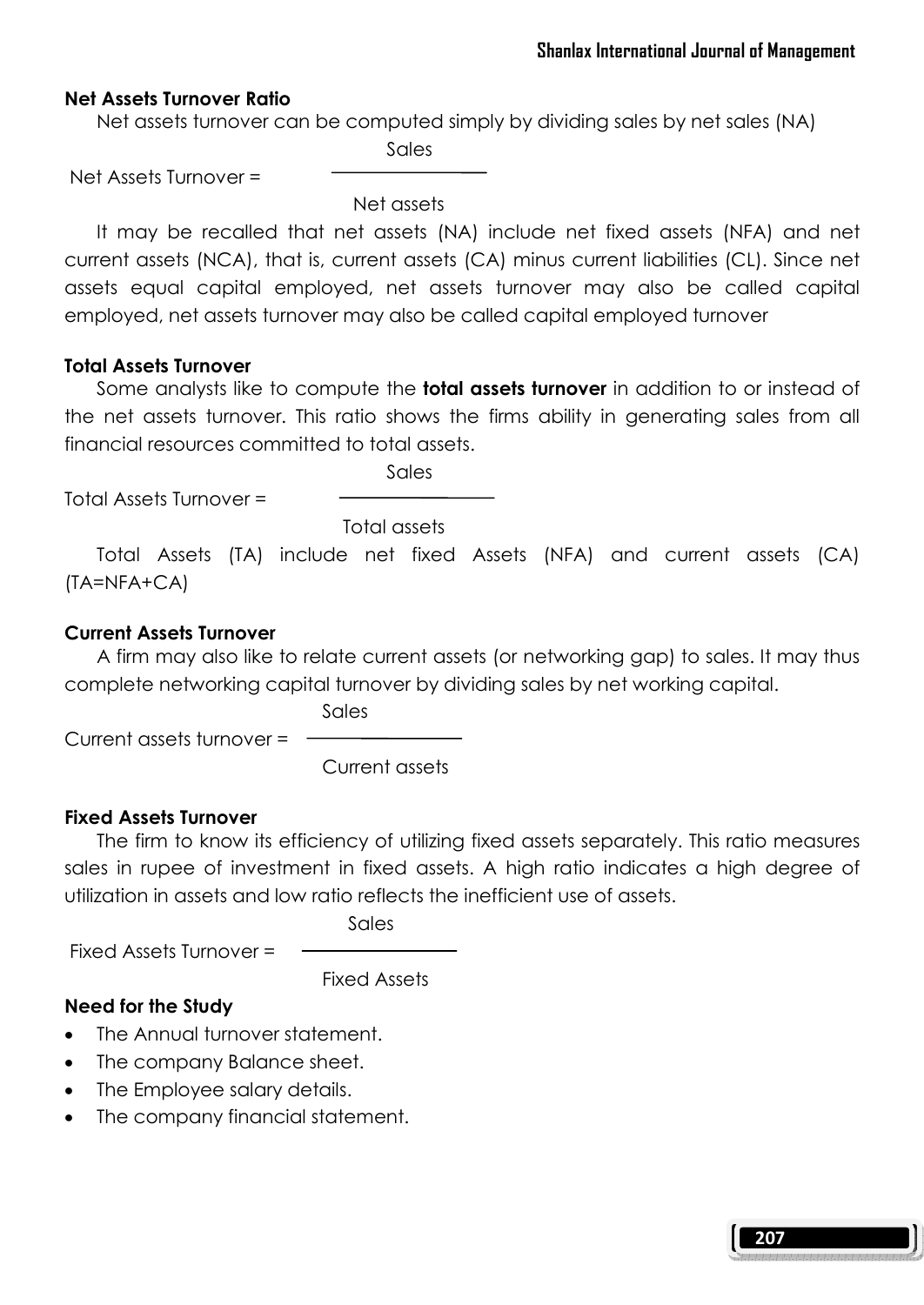# Objectives of the Study Primary Objective

• To know about the a financial strategy and techniques using Ratio Analysis at Vijay Electricals ltd in Chennai.

# Secondary Objective

- To study on existing financial position of Vijay Electricals Ltd.
- To compare the balance sheet last five years
- To identify the strength and weakness of Vijay Electricals Ltd.
- To study the overall financial position of the company.
- To measure the profitability of the company.
- To determine operational efficiency of the company.

# Scope of the Study

 Ratio analysis is one of the techniques of financial analysis where ratios are used as a yardstick for evaluating the financial condition and performance of a firm.Analysis and interpretation of various accounting ratios gives skilled and experienced analyst a better understanding of the financial condition and performance of the firm than what he could have obtained by through a perusal of financial statements.The analysis is done to suggest the possible solutions.That strategy is used to analyze organization financial position.

# Limitations

- The study is based on only secondary data.
- The period of study was 2003-07 financial years only.
- Limited use of a single data.
- Ratio may be misleading in the absence of absolute data.

# Company Profile

 The company was promoted by Shri D J Ramesh, a first generation entrepreneur and its present Chairman & Managing Director, in the year 1973 for the manufacture of Distribution and Power Transformers. Shri D J Ramesh holds a Master degree in Electrical Engineering specializing in Transformer design. His professional approach to organizational issues, remarkable business acumen coupled with ability to forecast business scenario ahead, the strong determination to pursue the excellence have all been his chief characteristics of his personality that were instrumental in bringing the organization to a stature of a global player.

| $\sim$ - $\sim$ $\sim$ $\sim$ $\sim$ $\sim$ $\sim$ $\sim$ |                                                                                       |
|-----------------------------------------------------------|---------------------------------------------------------------------------------------|
| 1739                                                      | <b>Establishment of the Organization</b>                                              |
| 1983                                                      | Introduction of CSP Transformers in the country                                       |
| 1987                                                      | Technical Collaboration with M/s Westinghouse Corporation, USA for Single Phase Wound |
|                                                           | Core Transformers                                                                     |

# Company History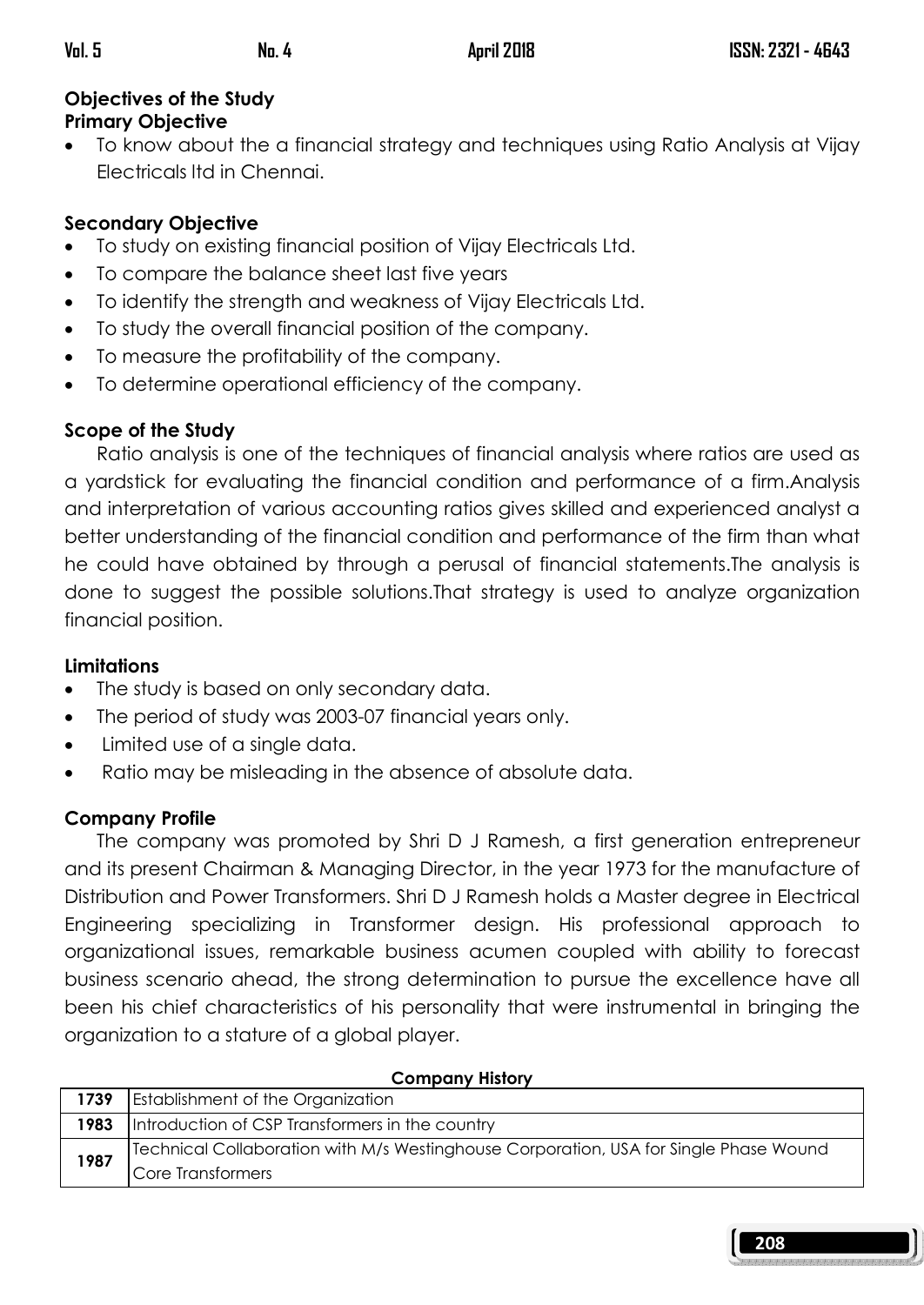| 1988 | Commencement of Cast Resin Transformers Production.                                               |
|------|---------------------------------------------------------------------------------------------------|
| 1989 | Commencement of Exports.                                                                          |
|      | Technical Collaboration with M/s Daihen Corporation, Japan for manufacture of AMDT's.             |
| 1994 | Recognition by Government of India as "Export House".                                             |
|      | Manufacture of Earthquake Resistant Transformers for the first time in India. ISO 9001            |
|      | Certification                                                                                     |
| 1995 | Secured an export order worth US \$ 9.12 Million from Philippines, the largest ever-single export |
|      | order of Transformer in the country.                                                              |
| 1996 | Commencement of Production for Amorphous Metal Distribution                                       |
|      | Transformers in the exclusive AMDT Plant                                                          |
| 1997 | Recognition by Government of India as "Trading House"                                             |
| 1998 | Successful Type testing of 1000 KVA Amorphous Metal Distribution Transformers.                    |
| 1999 | Secured 'World Bank' order worth about US \$12 Million.                                           |
| 2000 | Obtained US patent for 'Continuous Annealing Furnace' in Amorphous Metal Transformer              |
|      | Plant                                                                                             |
| 2001 | Exported a consignment of Rs 1.1 Million to Germany                                               |
|      | Successful Type Testing for vendor registration in Japan                                          |
|      | Exports cross US \$ 100 million                                                                   |
| 2002 | Entry into turnkey electrification & substation projects.                                         |
|      | Successful completion of Arc Proof Test on 30 kVA Single-Phase                                    |
|      | Transformers as per JIS (Japanese Standards) for the first time in India.                         |
| 2003 | ISO 9001 - 2000 series Certification.                                                             |
|      | Commissioning of exclusive and complete Corrugation Line.                                         |
|      | Records highest ever turnover of Rs.294 cores in the FY 2003-04.                                  |
| 2004 | Technical Collaboration with Daihen Corp. Japan for Large Power                                   |
|      | Transformers up to 500 MVA, 500 KV Class.                                                         |
|      | Commissioning of Porcelain Plant. Commissioning of Radiator Plant.                                |
|      | Commissioning of Robotic Welding.                                                                 |
| 2005 | Commissioning of Plasma Arc Cutting facilities.                                                   |
|      | Accreditation to all Testing laboratories viz., Transformer Testing                               |
|      | Laboratories Units-02 & 03, Conductor Testing Laboratory - Unit-04 and Transformer Oil Testing    |
|      | laboratory in Unit -2, from National Accreditation Board for Testing and Calibration              |
|      | Laboratories (NABL).                                                                              |
| 2006 | Incorporation of Brazilian Subsidiary of Vijai Electricals Ltd. India.                            |
| 2007 | Incorporation of the Mexican wing of Vijai Electricals Ltd. India.                                |
|      | Successful SC testing of the first 50 MVA Transformers produced by the EHV wing in the first      |
|      | attempt.                                                                                          |

#### Customer Service

 The Organization has an exclusive Customer Service Wing manned by a complement of highly skilled Engineers and Technicians to provide prompt and efficient service to the customers.Periodic analysis of the feedback is made and appropriate corrective and preventive measures are taken to ensure not only quality but also reliability, downtime reduction and life cycle extension. The staff remains in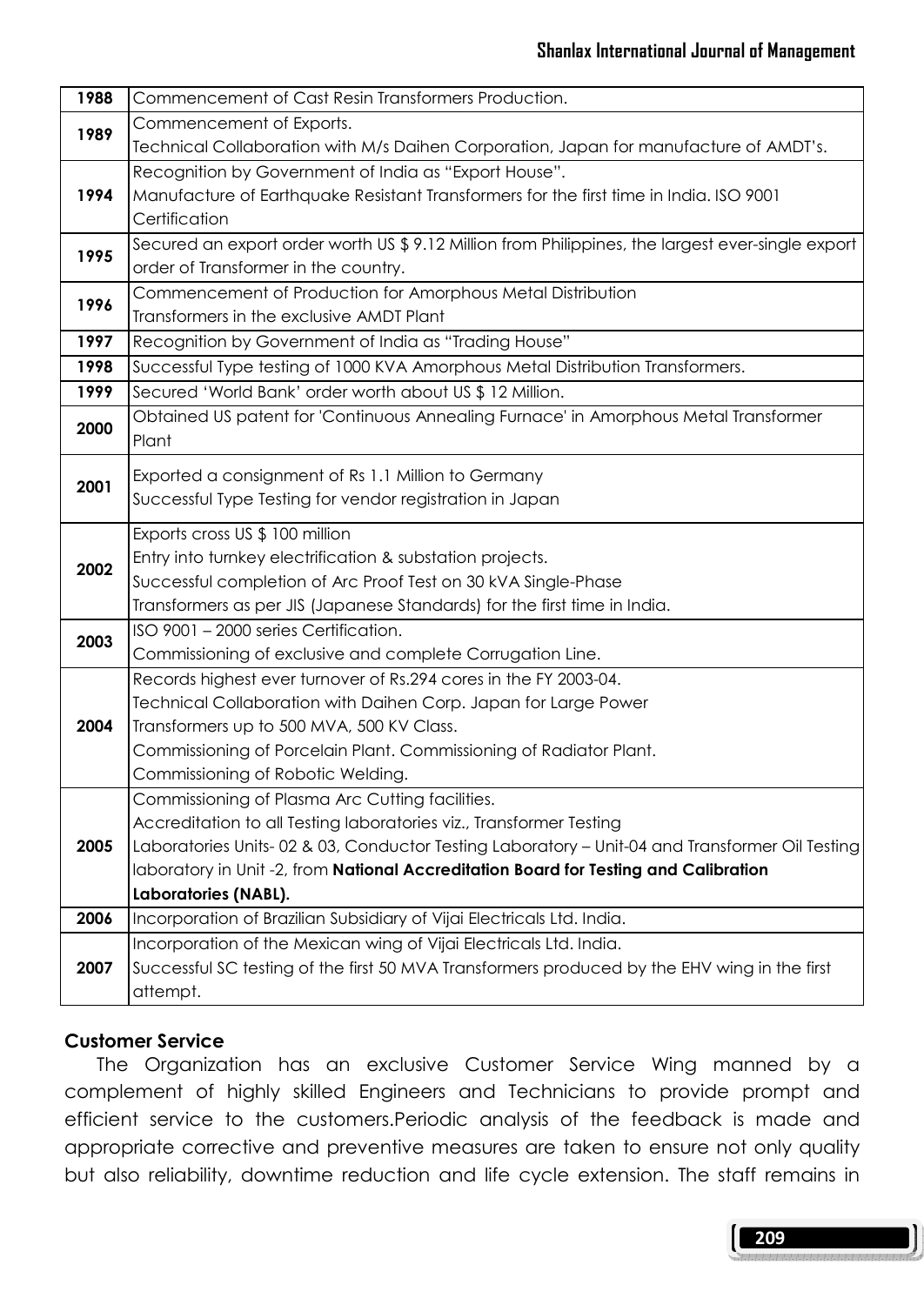constant touch with the customers and assures Total Customer Service through interaction, prompt service and effective feedback system.

#### Industry Profile

 Electricity generation is the process of converting non-electrical energy to electricity. For electric utilities, it is the first process in the delivery of electricity to consumers. The other processes, electric power transmission and electricity distribution, are normally carried out by the electrical power industry. Electricity is most often generated at a power station by electromechanical generators, primarily driven by heat engines fueled by chemical combustion or nuclear fission but also by other means such as the kinetic energy of flowing water and wind. There are many other technologies that can be and are used to generate electricity such as solar photovoltaic's and geothermal power.

#### History of Electricity

 900bc Greek shepherd Magnus Magnus, a Greek shepherd, walked across a field of black stones which pulled the iron nails out of his sandals and the iron tip from his shepherd's staff (authenticity not guaranteed). This region became known as Maanesia.

- 1600A.D.. William Gilbert discussed static electricity and invented an electric fluid which was liberated by rubbing.
- 1638 A.D. Rahe Descartes invented modem notion of aether.
- 1717 A.D. Newton showed that the "two-ness" of double refraction clearly rules out light being aether waves.
- 1733 A.D. Charles Franco is-du-Fay discovered that electricity comes in two kinds which he called resinous (-) and vitreous (+).
- 1733 A.D. Abbe Jean Antoine nullet invented the two-fluid theory of electricity.
- 1747 A.D. Benjamin Franklin invented the theory of one fluid electricity in which one of Nullef s fluids exists and the other is just the absence of the first.
- 1748 A.D. Sir William Watson used an electronic machine and a vacuum pump to make the first glow discharge, the first fluorescent light bulb.
- 1775 A.D. Henry Cavendish invented the idea of capacitance and resistance
- 1785 A.D. Charles Augustine Coulombused a torsion balance to verify that the electric force law is inverse square.
- 1793 A.D. Alessandro Volta Made the first batteries and argued that animal electricity is just ordinary electricity flowing through the frog legs under impetus of the force produced by the contact of dissimilar metals.
- 1807 A.D. Humphrey Davy Showed that the essential element of Volta's pie is chemical action since pure water gives no effect.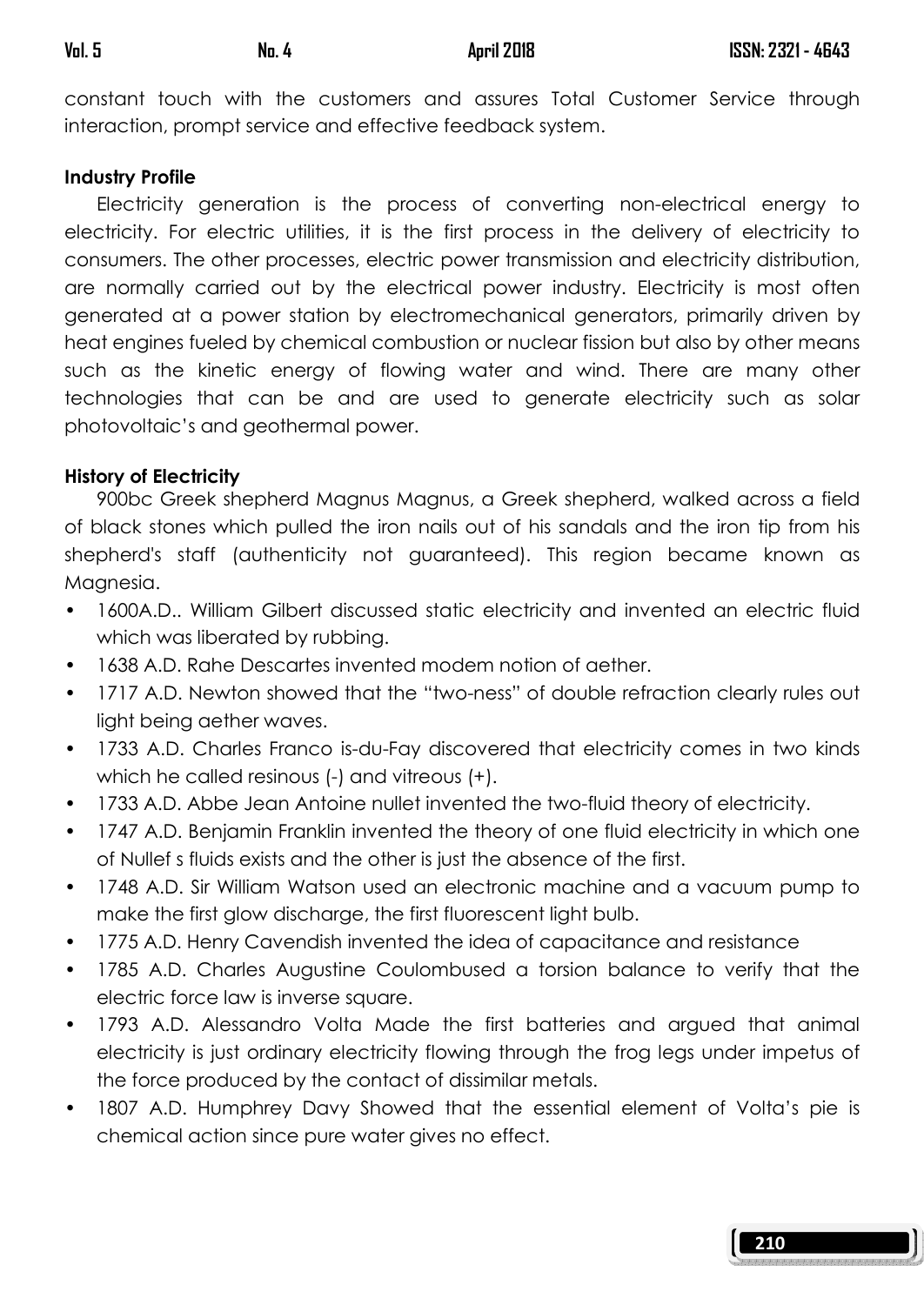- 1812 A.D. Poisson Showed that the potential within a distribution of electricity satisfies the equation A2v=-p/co.
- 1821 A.D. Faraday Began electrical work by repeating Oersted's experiments.
- 1850 A.D. Stokes Stokes assigned the proof of this.

# Top 10 Electrical Company in India

- 1. Bharat Heavy Ltd (BHEL)
- 2. Siemens
- 3. ABB India Ltd
- 4. Havells India Ltd
- 5. Cromption Greaves
- 6. Bajaj Electricals Ltd
- 7. Alstom India Ltd
- 8. Emco Ltd.
- 9. Power Systems Ltd
- 10. Kirloskar Electric Company Ltd

# Top 10 Electrical Company in the world

- 1. EDF,France
- 2. ENEL,Italy
- 3. E.ON,Germany
- 4. Iberdrola,Spain
- 5. Duke Energy,Usa
- 6. Exelon,Usa
- 7. Southern Company,Usa
- 8. Next Era Energy,Usa
- 9. Dominion Resources,Usa
- 10. SSE,Uk

# Literature Review

 The review of literature guides the researchers for getting better understanding of methodology used, limitations of various available estimation procedures and data base and lucid interpretation and reconciliation of the conflicting results. Besides this, the review of empirical studies explores the avenues for future and present research efforts related with the subject matter. In case of conflicting and unexpected results, the researcher can take the advantage of knowledge of other researchers simply through the medium of their published works. A review of these analyses is important in order to develop an approach that can be employed in the context of the study of selected manufacturing enterprises viz. Paper, cement, sugar, steel, minerals and metals, coal and lignite, power, petroleum and chemicals and pharmaceuticals.